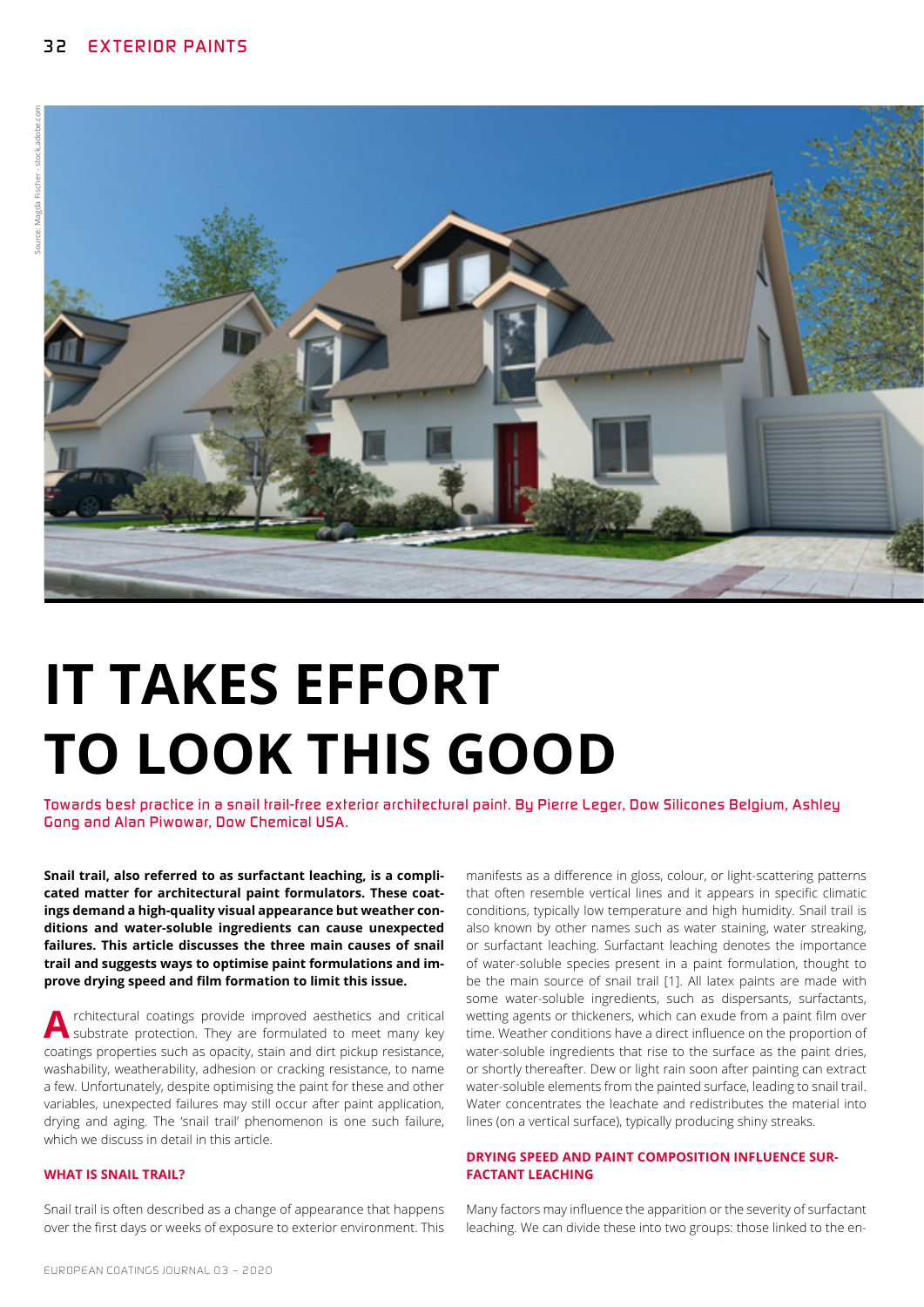## *RESULTS AT A GLANCE*

 $\rightarrow$  Snail trail is a name given to shiny streaks typically produced on a newly painted surface after exposure, for example to high humidity and low temperatures.

 $\rightarrow$  Three causes of snail trail are pooling in discrete locations, crystal formation, and colour change.

 $\rightarrow$  Solutions are formulation specific – optimising paint formulations can limit the visual effects of surfactant leaching.

 $\rightarrow$  Suggested solutions include reducing water-soluble species, a careful additive selection, and promoting rapid and full film formation to limit void spaces and water migration channels.

vironment or weather conditions during or after film application and those linked to the paint formulation itself, as shown in *Figure 1*. The drying speed of a paint based on water-borne latex, typically acrylic, depends strongly on the temperature, humidity and the air flow conditions in which the paint is applied. Drying will slow down in cold, humid and low air flow conditions. In this case, the paint coating film will take more time to coalesce and fully dry, becoming more susceptible to adverse weather conditions such as rain or surface water condensation. The paint composition itself is an additional factor that will strongly influence surfactant leaching [2]. Certain water-soluble species contained in paint ingredients such as the binder, the dispersant, the rheology modifier or the tint can explain the sensitivity of certain paints to surfactant leaching [3].

#### **THREE MECHANISMS DETERMINE CHANGE IN APPEARANCE**

When defining surfactant leaching we often refer to migration. It is not only migration that is critical, but what the materials do visually at the paint surface. In the introduction, we defined snail trail as a change in appearance. This change follows at least three different mechanisms: crystal formation, pooling of organic materials in discrete locations and colour change.

#### **CRYSTAL FORMATION**

Surfactant-leaching crystals that develop on the surface of a paint may have different compositions but commonly contain sodium and sulfur, although organic crystals are also possible. Crystals impart a visual change at a paint surface by scattering light and are therefore most pronounced on deep shade paints as shown in *Figure 2*. The left image shows snail trails from a white paint on a black substrate and the right image presents two different types of crystal formation. The probability of salt crystal formation depends on the types of cati-

 $\bullet$ 





# **In Focus:** Your multi-level corrosion protection

The modified orthophosphates are the milestone that originally established Heubach´s industry leadership inchrome-free anticorrosive pigments.

- > HEUCOPHOS® ZPA
- > HEUCOPHOS® ZPO
- > HEUCOPHOS® ZMP
- > HEUCOPHOS® ZAM PLUS
- > HEUCOPHOS® ZCP PLUS

Heubach´s high-performance orthophosphates are active multi-level anti-corrosive pigments which provide excellent protective behavior in many applications.

Since their market introduction the modified orthophosphates set new standards in the industry and are still among the most popular anticorrosives in the protective coatings world.

www.heubachcolor.com

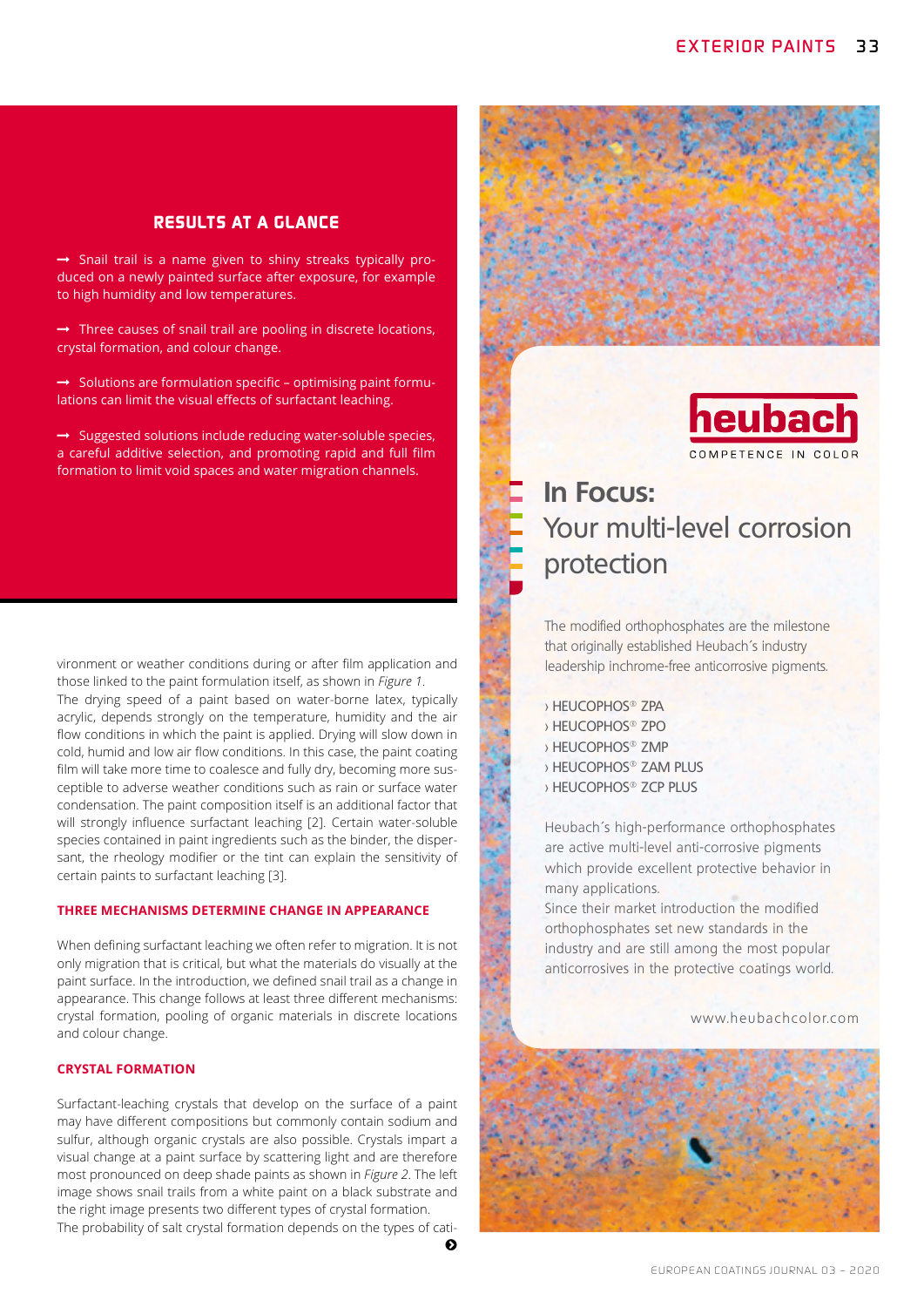$\bullet$  ons and anions present and their solubility. Drying temperature and humidity can impact their precipitation speed, leading to varying crystal sizes, which can influence the extent of visual change at the surface. In some cases, water-soluble species at the surface can interact with carbon dioxide in the atmosphere, forming less soluble carbonates, which can be more challenging to remove.

#### **POOLING OF MATERIALS**

In addition to crystal formation, pooling of organic material such as surfactant or other water-soluble species is another form of snail trail. Interestingly, if these materials form a continuous, homogenous coating at the paint surface, they are not visually identifiable. However, if solubilised and redistributed by a water droplet, material can begin to accumulate or pool into isolated regions, leading to a visual change as shown in *Figure 3*. Essentially, water or dew interacting with the watersoluble species concentrates material to the edge of water droplets during evaporation. This will typically translate into gloss change, or tackiness in some cases once it is dry. This concentration of leaching materials can be observed with analytical techniques such as SEM or TOF-SIMS, as indicated in *Figure 3*.

#### **COLOUR CHANGE**

The last mechanism observed in the change of appearance is due to colour change (*Figure 4*). Colour change is typically linked to a migration of leachates to the paint surface that either produce colour or change colour upon exposure to the atmosphere (e.g. oxidation) or light (e.g. UV degradation). Identification of this source of change requires an accurate diagnosis of each raw material present in the paint.

#### **COMPOSITION OF EXUDATE**

It may be necessary to know the composition of the exudate to understand the source of surfactant leaching. We can either consider what is leaching in the water placed on the paint surface or try to find a correlation between the quantity of water-soluble species in a paint composition and the visual modification of the surface. From various analyses, we have observed that surfactants, dispersants, salts, oligomer, rheology modifiers and other small molecules can migrate to the water droplets placed on the surface of a dried paint and that more leaching often corresponds to a greater visual difference, as indicated in *Table 1*.

#### *Table 1: Leachate in water analysis (HPLC-ELSD) and surfactant leaching ratings.*

| Liquid chromatography analysis | Visual surfactant leaching rating<br>$[1-5, 5]$ the best] | Surfactant ppm | Thickener ppm | Oligomers ppm |
|--------------------------------|-----------------------------------------------------------|----------------|---------------|---------------|
| binder 2 hrs                   |                                                           | 285.5          | ND.           | 570           |
| binder 24 hrs                  | 5                                                         | 3.9            | ND.           | 420           |
| paint 2 hrs                    | 1.5                                                       | 150.1          | 426.4         | 600           |
| paint 24 hrs                   | 3.5                                                       | 80.3           | 175.4         | 350           |

#### *Figure 1: Factors influencing snail trail.*

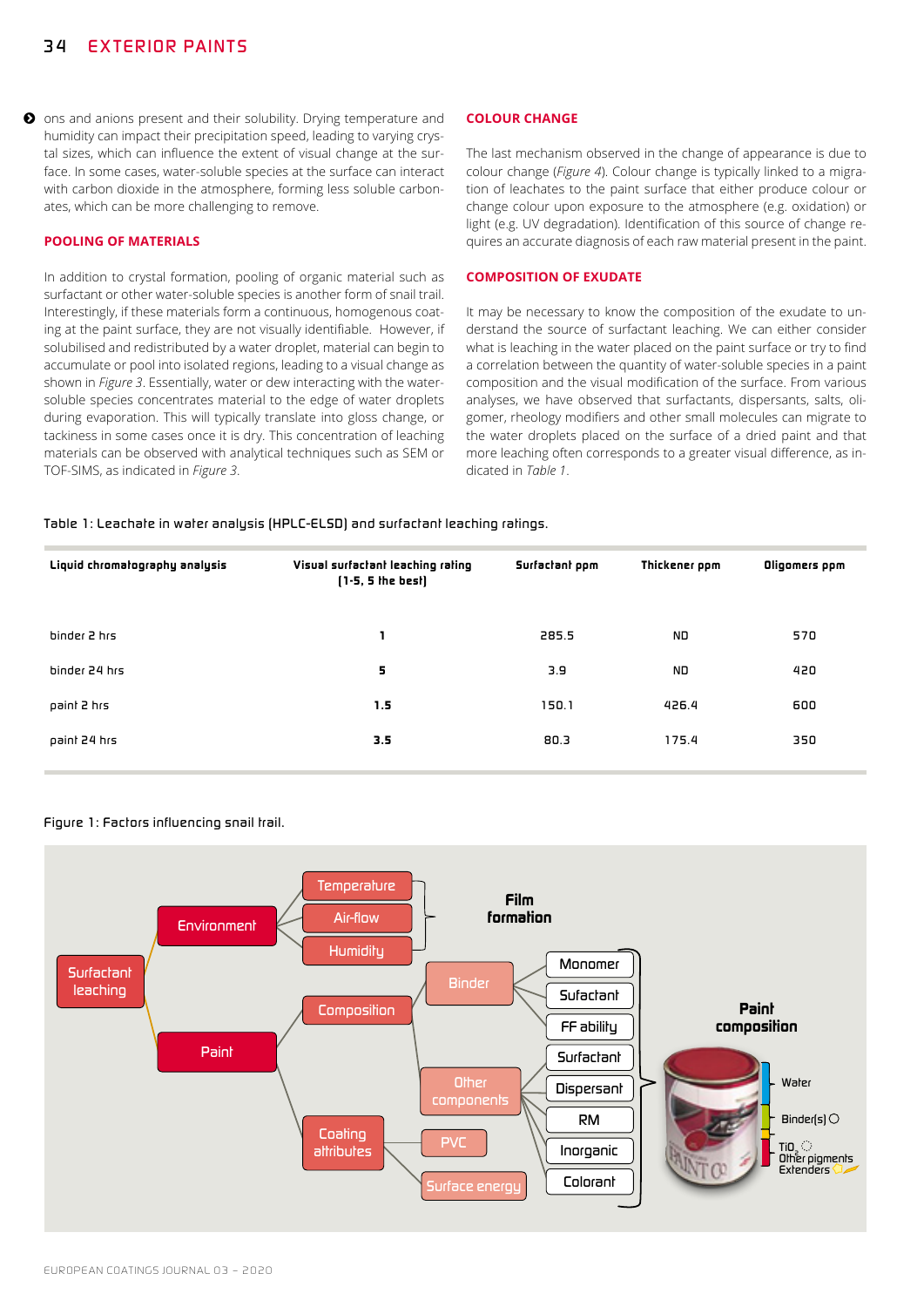On the other hand, it has been very difficult to establish a correlation between the total amount of water-soluble ingredients in a paint formulation or latex and the observed leaching appearance. This seems to indicate that the overall quantity is a factor but the conditions in which some of the water-soluble materials are able to migrate are also important.

#### **IMPORTANCE OF FILM FORMATION**

To understand the fate of water-soluble species during film formation and how they interact with the water in contact with the paint surface, two factors are important to examine: the accessibility of watersoluble substances in a dried paint coating and the different mobility factors that influence their speed of migration. It is expected that leaching solutes localise at interstitial spaces between latex particles. *Figure 5* shows 2D AFM phase maps of a paint's surface at three different time periods. In this figure, the bright regions show water-soluble or inorganic material such as pigment and the darker regions corre-

*Figure 2: Left: optical image showing snail trails from a white paint onto a black substrate. Right: Scanning electron micro*graphs showing two different types of crystal formation.

spond to latex polymer. Water-soluble components at the surface are usually accessible to water but the accessibility of those in the bulk of a coating depends on the pathways left after film coalescence or channels between film forming and non-film forming materials. In addition to the physical channels or pathways, migration might depend upon other mobility factors such as polymer compatibility, affinities or interactions.

From multiple experiments, we have learned that shorter drying times often lead to greater snail trail. Drying time is correlated with latex film formation, with a short drying time likely representing poorer film formation. AFM images shown in *Figure 5* indicate a time-dependent localisation of water-soluble materials, with more water-soluble material observed at 8 hours of drying than 24 or 144 hours of drying. Another way of viewing surfactant leading is to examine the surface of the coating before and after water exposure as shown in *Figure 6*. Water placed on the dry paint surface may redistribute soluble exudates (left images in *Figure 6*), or extract material from the bulk of a coating, redistributing it at the surface as shown in the images on the right.



*Figure 3: Left: Optical image of a paint surface after a drop of water evaporated.* 

*Middle: Scanning electron micrograph of the optical image highlighting a concentration of organic material (dark regions) near the edge of the droplet.* 

*Right: A 2D molecular representation of the droplet by ToF-SIMS showcasing an enrichment of exudate at the edge of the droplet.*

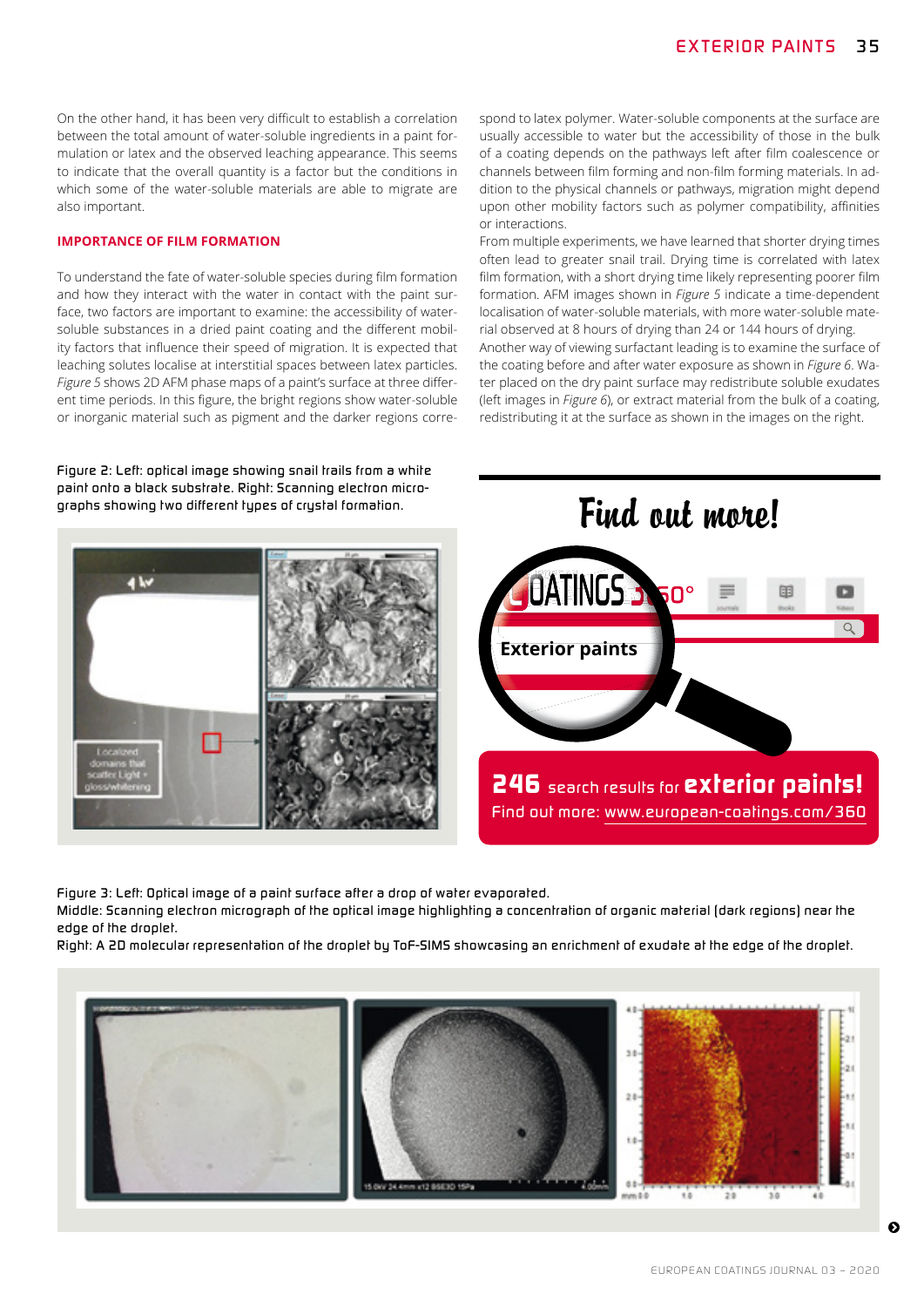◆ AFM data suggests that if water-soluble materials 'coat' the surface of a paint following drying and if water or dew hits the surface, a resolubilisation occurs. If this happens on a vertical surface, water would run down the surface redistributing the soluble species and forming snail trail.

#### **POSSIBLE ROUTES TO LIMIT SNAIL TRAIL**

The ideal strategy is to promote fast and full film formation to limit voids spaces and migration channels [4].

Film formation is the ability of a binder to coalesce, which minimises channels that enable the diffusion of water-soluble species. As already discussed, optimising the drying conditions positively impacts film formation. Other ways to improve film formation include the choice of a suitable binder. Packing ability, morphology, composition and leachate content are all important parameters to keep in mind when selecting a binder. Binder suppliers can make recommendations based on these factors or specific technologies. The ASTM 7190 standard can also help to make a pre-selection by evaluating poor film formation or potential indicators of excess water-soluble substances migration such as water whitening, surface hydrophilicity, width of streaking water lines or high value of water absorption using a simplified water adsorption test. When possible, adding a coalescent will further improve the level of film formation and snail trail resistance even if the binder does not necessarily require it based on guidance on the technical data sheet.

Pigment volume concentration and volume solids are both important formulation parameters when trying to limit surfactant leaching. Lower PVC and corresponding higher amount of binder will provide better film integrity, while higher volume solids will reduce evaporation time with corresponding lower transport of water-soluble substances to the paint surface.

Of course, traditional paints ingredients such as surfactants and dispersants need to be chosen with the most care. Often, the ionic or non-ionic nature of a surfactant or dispersant and their hydrophilic and hydrophobic balance are enough to explain part of their resistance to snail trail [5].

*Figure 4: Optical image showing a colour change in a paint coating after exposure to a drop of water.*



Thickeners may also present a source of surfactant leaching and we have seen that increased levels of rheology modifier will make snail trail worse. Testing different types and looking for more efficient rheology modifiers to limit their addition level might be another appropriate way to reduce surfactant leaching.

Finally, adding a hydrophobic material that will reduce water absorption or decrease the contact area between the water and the paint surface could also further decrease the surfactant leaching potential of architectural exterior paints.

#### **TARGETED STRATEGIES TO REDUCE SNAIL TRAIL**

Surfactant leaching depends on the formulation, drying conditions and film formation conditions. Solutions will be formulation specific. The critical issue is not just migration, but what the material does visually at the surface. We identified three causes for the visual detection of snail trail: pooling in discrete locations, crystal formation and colour change. Nevertheless, paint formulations can be optimised to limit the visual appearance of surfactant leaching. Solutions include promoting rapid and full film formation and limiting void spaces and water migration channels. We also need to reduce unnecessary water-soluble species and carefully select additives used in the paint formulation (i.e. dispersants, thickeners) that may be leached and hydrophobic additives. These are all strategies to limit snail trail in modern architectural paints.

#### **REFERENCES**

- *[1] The Rohm and Haas paint quality institute. Surfactant leaching. Exterior latex.*
- *[2] Progress in Organic Coatings, 2017, 105, p. 56-66*
- *[3] Progress in Organic Coatings 53, 2005, p. 112–118*
- *[4] Colloids and Surfaces A: Physicochem. Eng. Aspects 374, 2011, p. 58–68*
- *[5] J. Phys. Chem. B 2010, 114, p. 9135–9147*

*Figure 5. 2D atomic force microscopy phase maps of a paint surface dried at room temperature after 8 hrs (left), 24 hrs (middle), and 144 hrs (right).*